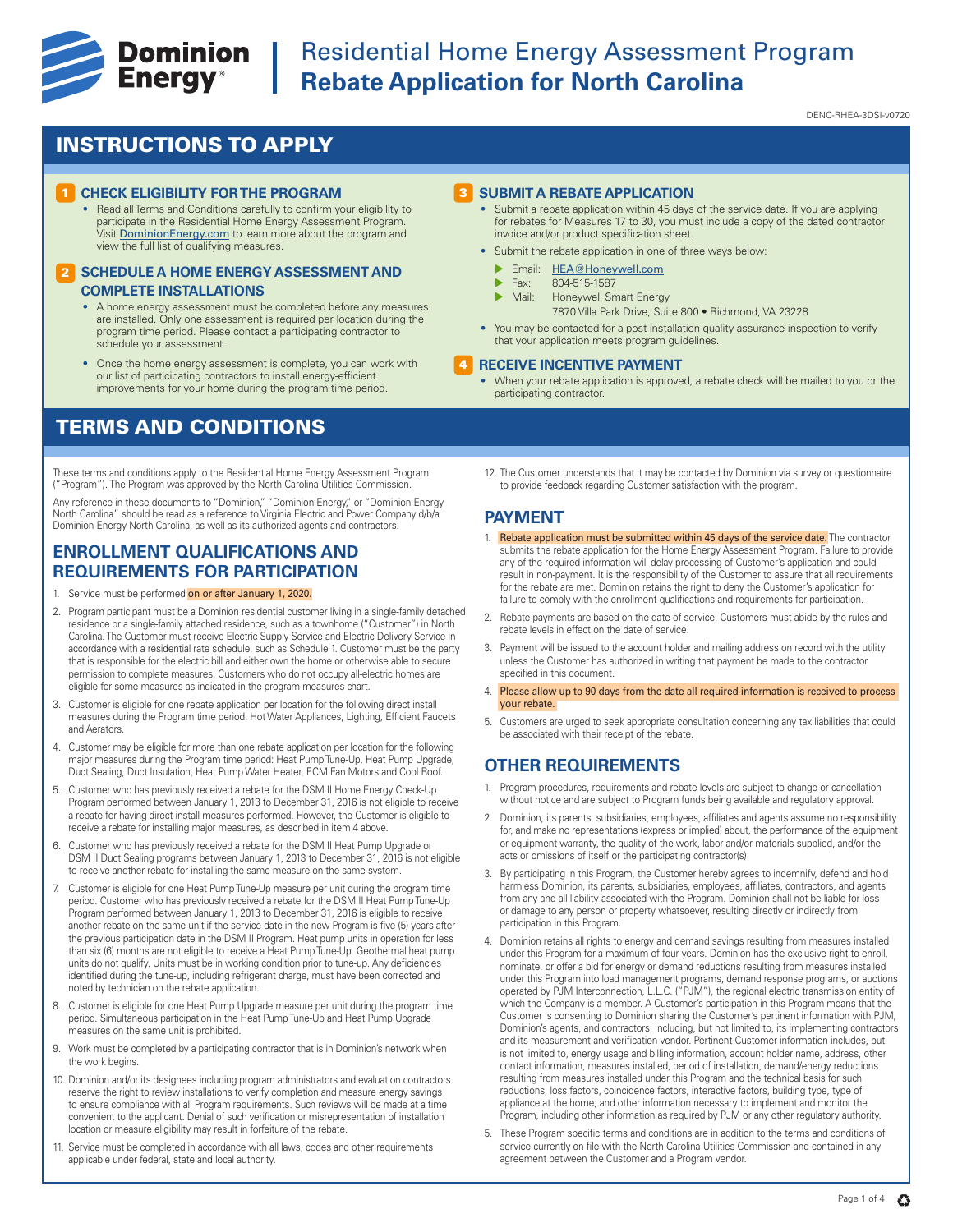

DENC-RHEA-3DSI-v0720

# Residential Home Energy Assessment Program APPLICATION FOR NORTH CAROLINA

| ທ່<br>APPLICATION CHECKLI | Complete the checklist below and submit all required documents. Rebate cannot be processed with any missing information or blank fields.<br>Who is submitting this rebate application? Customer Contractor<br>(Your Initials) HAVE READ THE INSTRUCTIONS AND TERMS AND CONDITIONS ON PAGE 1.<br>Completed home energy assessment.<br>Completed entire rebate application.<br>Attached a copy of the dated invoice from the contractor who performed the work for Measures 17 to 30 only. (Not applicable for Measures 1 to 16)<br>Included the Product Specification Sheet for installing each of the following measures. Please select all that apply and specify item<br>numbers from Rebate Chart.<br>Measure 22 - 26 - HVAC System Upgrade (Submit AHRI Certificate): ________<br>Measure 28 - 29 - ECM Fan Motor:<br>✔ Submit in one of three ways: |                                                                             | Fax: 804-515-1587 | Email: HEA@Honeywell.com<br>Mail: Honeywell Smart Energy, 7870 Villa Park Drive, Suite 800, Richmond, VA 23228 |  |                                                                                                                                                                         |                                           | Measure 27 - Water Heater<br>Measure 30 - Cool Roof |  |           |  |  |
|---------------------------|----------------------------------------------------------------------------------------------------------------------------------------------------------------------------------------------------------------------------------------------------------------------------------------------------------------------------------------------------------------------------------------------------------------------------------------------------------------------------------------------------------------------------------------------------------------------------------------------------------------------------------------------------------------------------------------------------------------------------------------------------------------------------------------------------------------------------------------------------------|-----------------------------------------------------------------------------|-------------------|----------------------------------------------------------------------------------------------------------------|--|-------------------------------------------------------------------------------------------------------------------------------------------------------------------------|-------------------------------------------|-----------------------------------------------------|--|-----------|--|--|
|                           | Name on Dominion Energy Account:                                                                                                                                                                                                                                                                                                                                                                                                                                                                                                                                                                                                                                                                                                                                                                                                                         |                                                                             |                   |                                                                                                                |  |                                                                                                                                                                         | <b>Dominion Energy Account Number:</b>    |                                                     |  |           |  |  |
|                           | Service Address:                                                                                                                                                                                                                                                                                                                                                                                                                                                                                                                                                                                                                                                                                                                                                                                                                                         |                                                                             |                   |                                                                                                                |  |                                                                                                                                                                         |                                           |                                                     |  |           |  |  |
|                           | City:                                                                                                                                                                                                                                                                                                                                                                                                                                                                                                                                                                                                                                                                                                                                                                                                                                                    | Zip Code:                                                                   |                   |                                                                                                                |  |                                                                                                                                                                         |                                           |                                                     |  |           |  |  |
| ၯ                         | Key Contact Name:                                                                                                                                                                                                                                                                                                                                                                                                                                                                                                                                                                                                                                                                                                                                                                                                                                        |                                                                             |                   |                                                                                                                |  | <b>REBATE PAYMENT METHOD</b>                                                                                                                                            |                                           |                                                     |  |           |  |  |
|                           | Email Address:                                                                                                                                                                                                                                                                                                                                                                                                                                                                                                                                                                                                                                                                                                                                                                                                                                           |                                                                             |                   |                                                                                                                |  |                                                                                                                                                                         | (Your Initials) understand that my rebate |                                                     |  |           |  |  |
| i<br>0                    | Home Phone:                                                                                                                                                                                                                                                                                                                                                                                                                                                                                                                                                                                                                                                                                                                                                                                                                                              | Work Phone:                                                                 |                   |                                                                                                                |  | incentive in the amount of \$ ________ will be paid<br>directly to the contractor specified in this document<br>and recognize that I have received the equivalent value |                                           |                                                     |  |           |  |  |
|                           |                                                                                                                                                                                                                                                                                                                                                                                                                                                                                                                                                                                                                                                                                                                                                                                                                                                          |                                                                             |                   |                                                                                                                |  |                                                                                                                                                                         |                                           |                                                     |  |           |  |  |
| STOMER                    | $\vert$ $\vert$ own<br>lease this property.                                                                                                                                                                                                                                                                                                                                                                                                                                                                                                                                                                                                                                                                                                                                                                                                              | Do you have authority to approve work<br>on the property?<br>$ $ Yes $ $ No |                   |                                                                                                                |  | of this amount through services provided, unless I<br>check here $\Box$ to have the rebate check sent to me.                                                            |                                           |                                                     |  |           |  |  |
| <u>ದ</u>                  | The following question is optional:<br>Did the rebate incentive offered by Dominion Energy have any influence in your decision<br>to have the work performed?<br>$ $ No<br>Yes                                                                                                                                                                                                                                                                                                                                                                                                                                                                                                                                                                                                                                                                           |                                                                             |                   |                                                                                                                |  | Building Type (Check one): Single-Family Detached<br>Single-Family Attached                                                                                             |                                           |                                                     |  |           |  |  |
|                           | By signing this application, I agree to the above terms and conditions. I authorize Dominion Energy North Carolina to release pertinent electrical usage information<br>through Honeywell Smart Energy as their implementation contractor to the participating contractor listed below. I certify that I am the Dominion Energy North Carolina<br>customer and owner or lessee of the residence described above.                                                                                                                                                                                                                                                                                                                                                                                                                                         |                                                                             |                   |                                                                                                                |  |                                                                                                                                                                         |                                           |                                                     |  |           |  |  |
|                           | <b>Customer Name (please print)</b>                                                                                                                                                                                                                                                                                                                                                                                                                                                                                                                                                                                                                                                                                                                                                                                                                      |                                                                             |                   |                                                                                                                |  | <b>Customer Signature</b><br>Date                                                                                                                                       |                                           |                                                     |  |           |  |  |
|                           | Company Name:                                                                                                                                                                                                                                                                                                                                                                                                                                                                                                                                                                                                                                                                                                                                                                                                                                            |                                                                             |                   | Technician Name:                                                                                               |  |                                                                                                                                                                         |                                           |                                                     |  |           |  |  |
|                           | <b>Company Street Address</b>                                                                                                                                                                                                                                                                                                                                                                                                                                                                                                                                                                                                                                                                                                                                                                                                                            |                                                                             |                   |                                                                                                                |  | Service Date:                                                                                                                                                           |                                           |                                                     |  |           |  |  |
|                           | City:                                                                                                                                                                                                                                                                                                                                                                                                                                                                                                                                                                                                                                                                                                                                                                                                                                                    |                                                                             |                   |                                                                                                                |  | State:                                                                                                                                                                  |                                           |                                                     |  | Zip Code: |  |  |
| CONTRACTOR DETAILS        | Company Phone:                                                                                                                                                                                                                                                                                                                                                                                                                                                                                                                                                                                                                                                                                                                                                                                                                                           |                                                                             | Email Address:    |                                                                                                                |  |                                                                                                                                                                         |                                           |                                                     |  |           |  |  |
|                           |                                                                                                                                                                                                                                                                                                                                                                                                                                                                                                                                                                                                                                                                                                                                                                                                                                                          |                                                                             |                   |                                                                                                                |  |                                                                                                                                                                         |                                           |                                                     |  |           |  |  |
|                           | <b>Technician Signature</b>                                                                                                                                                                                                                                                                                                                                                                                                                                                                                                                                                                                                                                                                                                                                                                                                                              |                                                                             |                   | <b>Date</b>                                                                                                    |  |                                                                                                                                                                         |                                           |                                                     |  |           |  |  |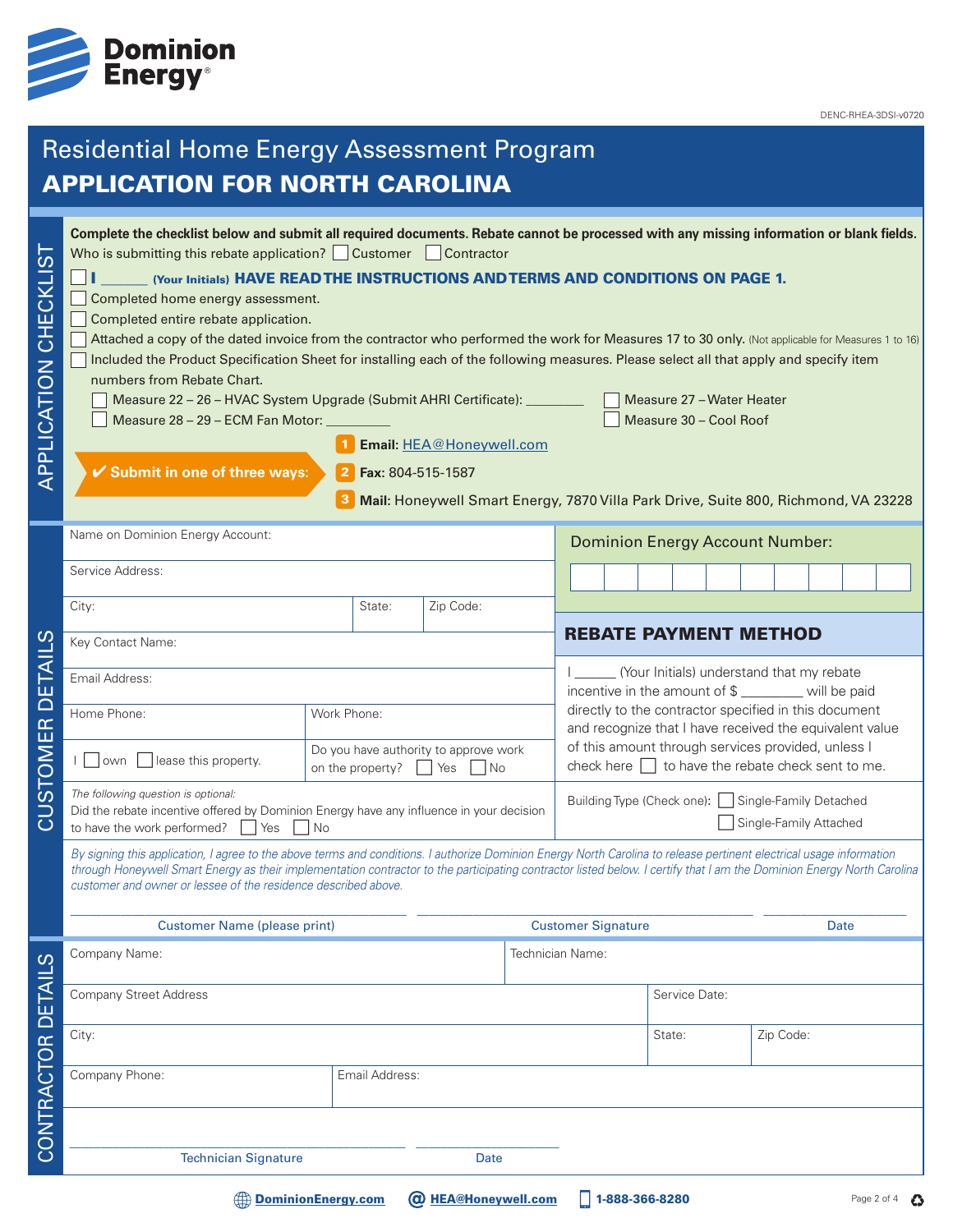

| <b>Dominion Energy Account Number:</b> |  |  |
|----------------------------------------|--|--|
|----------------------------------------|--|--|



DENC-RHEA-3DSI-v0720

## Duct Sealing **(Measures 18-19)**

**Rebate cannot be processed with any missing information. All fields marked with an asterisk (\*) are optional. Please use a separate form for each additional unit.** 

| <b>UNIT INFORMATION (Condensing Coil/Outdoor Unit)</b>                                                                                                                                                                                                                                                                                                                                                                                                                                                                                                                                                                                                                                                                |                                                                         |                                                   |                                                       |                                                                                                                                                                                                                                            |                |  |  |  |
|-----------------------------------------------------------------------------------------------------------------------------------------------------------------------------------------------------------------------------------------------------------------------------------------------------------------------------------------------------------------------------------------------------------------------------------------------------------------------------------------------------------------------------------------------------------------------------------------------------------------------------------------------------------------------------------------------------------------------|-------------------------------------------------------------------------|---------------------------------------------------|-------------------------------------------------------|--------------------------------------------------------------------------------------------------------------------------------------------------------------------------------------------------------------------------------------------|----------------|--|--|--|
| Repair Required:<br>Manufacturer:<br>$\neg$ No<br> Yes                                                                                                                                                                                                                                                                                                                                                                                                                                                                                                                                                                                                                                                                |                                                                         | Model No:                                         |                                                       |                                                                                                                                                                                                                                            | No. of Floors: |  |  |  |
| Cooling Capacity Per Unit (tons):                                                                                                                                                                                                                                                                                                                                                                                                                                                                                                                                                                                                                                                                                     | Heating Capacity Per Unit (Btu/h):                                      | Primary Heating Fuel:<br>Electric<br>Non-Electric |                                                       |                                                                                                                                                                                                                                            |                |  |  |  |
| Cooling System Type:<br>Heat Pump: Air Source<br>Central A/C                                                                                                                                                                                                                                                                                                                                                                                                                                                                                                                                                                                                                                                          | Heat Pump: Geothermal<br>Packaged System A/C                            |                                                   | None                                                  | Heat Pump: Ductless Mini Split                                                                                                                                                                                                             |                |  |  |  |
| Heating System Type:<br>Heat Pump: Air Source<br><b>Base Board Heating</b>                                                                                                                                                                                                                                                                                                                                                                                                                                                                                                                                                                                                                                            | Heat Pump: Ductless Mini Split<br>Heat Pump: Geothermal<br>Non-Electric |                                                   |                                                       |                                                                                                                                                                                                                                            |                |  |  |  |
| Airfoil/Backward-Inclined<br>Fan System Type:<br>Airfoil/Backward-Inclined with Inlet Guide Vanes                                                                                                                                                                                                                                                                                                                                                                                                                                                                                                                                                                                                                     |                                                                         |                                                   | Forward Curved                                        | Forward Curved with Inlet Guide Vanes                                                                                                                                                                                                      |                |  |  |  |
| Conditioned Space (Sq Ft):<br><b>Equipment Phase:</b><br>$1 \square$ 3                                                                                                                                                                                                                                                                                                                                                                                                                                                                                                                                                                                                                                                | <b>SEER</b> (10 to 30):                                                 | <b>HSPF</b> (6 to 12):                            | $COP*$ (2 to 5):                                      | Voltage*:                                                                                                                                                                                                                                  | Amp (RLA):     |  |  |  |
| <b>DUCT INFORMATION</b>                                                                                                                                                                                                                                                                                                                                                                                                                                                                                                                                                                                                                                                                                               |                                                                         |                                                   |                                                       |                                                                                                                                                                                                                                            |                |  |  |  |
| Insulation R Value:<br>No Insulation                                                                                                                                                                                                                                                                                                                                                                                                                                                                                                                                                                                                                                                                                  | R <sub>2</sub> Insulation                                               | R4 Insulation                                     | R6 Insulation                                         | R8 Insulation                                                                                                                                                                                                                              |                |  |  |  |
| Flex-Duct<br>Duct Type:                                                                                                                                                                                                                                                                                                                                                                                                                                                                                                                                                                                                                                                                                               | <b>Rigid Board</b>                                                      | <b>Rigid Sheet Metal</b>                          |                                                       |                                                                                                                                                                                                                                            |                |  |  |  |
| Duct Testing Method: Prescriptive (If this option is selected, please complete the Duct Sealing/Repair Checklist below.)<br>Duct Blaster Pre/Aerosol Post □ Total Leakage Duct Blaster □ Aerosol Test Equipment<br>(If any of the above three options are selected, please fill in the CFM25 fields, where applicable.)<br>CFM25 Leakage Pre*: _______________CFM25 Leakage % Pre*: ______________CFM25 Leakage Post*: _____________CFM25 Leakage % Post*: _<br>Modified Blower Door Subtraction (If this option is selected, please fill in the CFM50 fields, where applicable.)<br>CFM50 Whole House Pre*: _________ CFM50 Envelope Only Pre*: ________ CFM50 Whole House Post*: _______ CFM50 Envelope Only Post*: |                                                                         |                                                   |                                                       |                                                                                                                                                                                                                                            |                |  |  |  |
|                                                                                                                                                                                                                                                                                                                                                                                                                                                                                                                                                                                                                                                                                                                       |                                                                         |                                                   |                                                       |                                                                                                                                                                                                                                            |                |  |  |  |
| DUCT SEALING/REPAIR CHECKLIST (Prescriptive Duct Testing Method Only)<br>All work is subject to a diagnostic quality assurance post-sealing test. If the post-sealing leakage does not<br>equal 15% or less of total duct system leakage, then the program rebate will not be issued.                                                                                                                                                                                                                                                                                                                                                                                                                                 |                                                                         |                                                   |                                                       |                                                                                                                                                                                                                                            |                |  |  |  |
| Condition of ducts prior to sealing based on visual inspection?     Leaky   Average<br>Tight                                                                                                                                                                                                                                                                                                                                                                                                                                                                                                                                                                                                                          |                                                                         |                                                   |                                                       |                                                                                                                                                                                                                                            |                |  |  |  |
| The following standards serve as the pre-installation checklist and apply to all accessible ductwork:                                                                                                                                                                                                                                                                                                                                                                                                                                                                                                                                                                                                                 |                                                                         |                                                   |                                                       |                                                                                                                                                                                                                                            |                |  |  |  |
| Yes No N/A<br>All ducts in nonconditioned areas (crawl spaces, attics, garages                                                                                                                                                                                                                                                                                                                                                                                                                                                                                                                                                                                                                                        |                                                                         | Yes No N/A                                        |                                                       | All flexible ducts are straight runs and are not crushed,                                                                                                                                                                                  |                |  |  |  |
| and basements) are fully wrapped or internally insulated                                                                                                                                                                                                                                                                                                                                                                                                                                                                                                                                                                                                                                                              |                                                                         |                                                   |                                                       | crimped or make turns sharper than 90 degrees                                                                                                                                                                                              |                |  |  |  |
| All ductwork is intact and connected from air source to termination<br>Exhaust fan ductwork is insulated in unconditioned spaces<br>ــــا                                                                                                                                                                                                                                                                                                                                                                                                                                                                                                                                                                             |                                                                         |                                                   | sheet metal screws                                    | All accessible sections of metal duct are secured with                                                                                                                                                                                     |                |  |  |  |
| The following connections shall be sealed with bucket mastic, aerosol-based sealant, or UL 181 duct tape (duct tape will NOT pass if it is not UL 181-rated):                                                                                                                                                                                                                                                                                                                                                                                                                                                                                                                                                         |                                                                         |                                                   |                                                       |                                                                                                                                                                                                                                            |                |  |  |  |
| Yes No N/A<br>Plenum seams (includes trunk lines, distribution boxes, etc.)<br>Plenum to collars (tabbed metal collar sealed directly to rigid<br>plenum material)<br>Collars to ducts (mechanically fastened and sealed with bucket<br>mastic or UL-181 approved tape)                                                                                                                                                                                                                                                                                                                                                                                                                                               |                                                                         | No N/A<br>Yes                                     | Collar to junction box seams                          | Collar to return box (sheet metal to sheet metal)<br>Joints on the return box (only accessible from inside the return;<br>if interior of the return is insulated, remove insulation, seal,                                                 |                |  |  |  |
| Ducts to supply boots (same as above)<br>Air handler: Cabinet seams, electrical penetrations, plumbing<br>penetrations (i.e., condensate lines) and line set penetrations<br>Plumbing penetrations/sealed with caulk or adhesive patch<br>Line set penetrations/sealed with high temperature caulk                                                                                                                                                                                                                                                                                                                                                                                                                    |                                                                         |                                                   | replace insulation)<br>is used as part of duct system | Panned returns/seal all vertical and horizontal seams<br>Supply boots to subfloor/sealed from above or below<br>Supply boots to ceiling/walls/sealed from above or below<br>Return box to sheetrock and subfloor/sealed if building cavity |                |  |  |  |